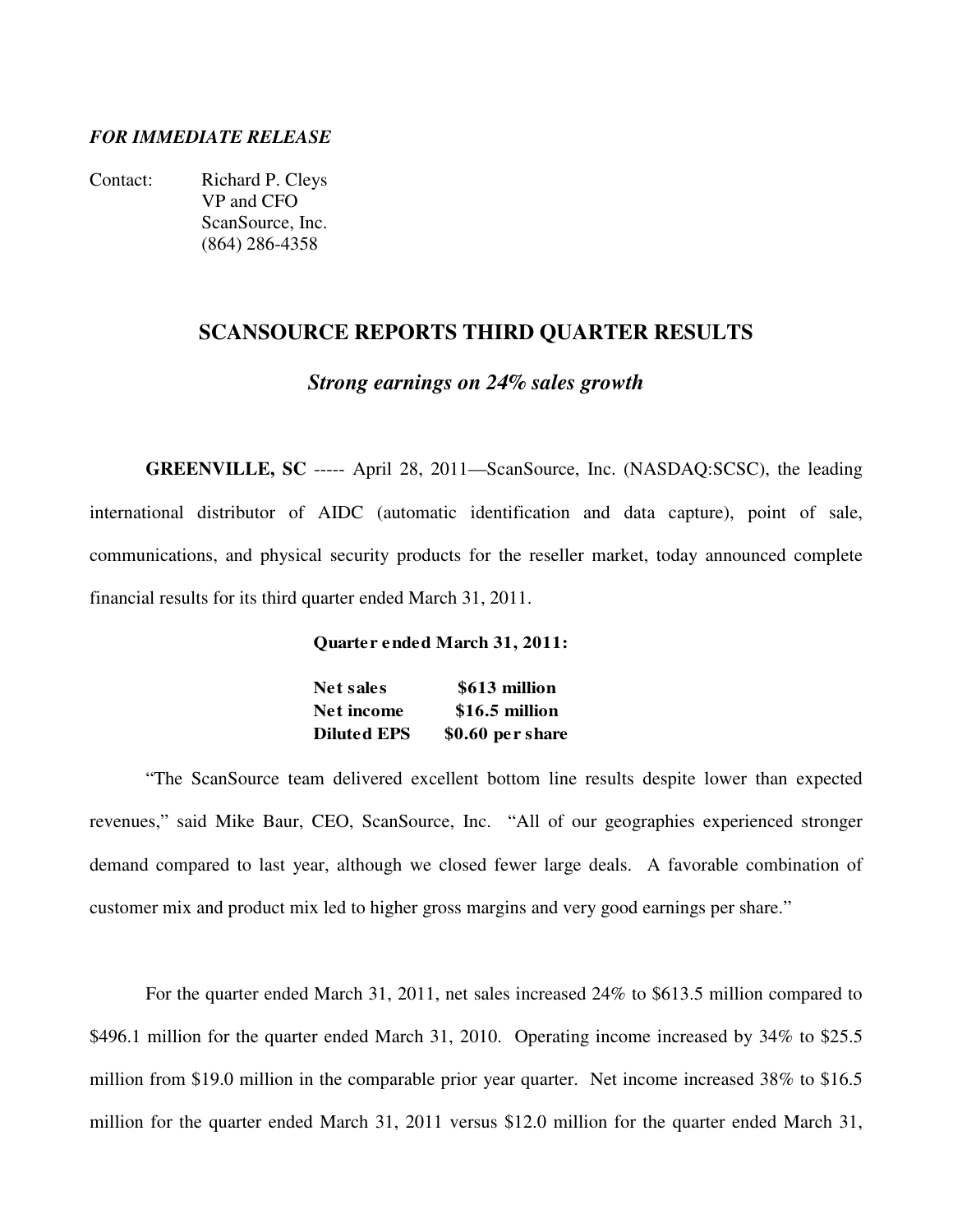2010. The effective tax rate for the quarter decreased to 34% in the current quarter from 36.5% in the prior year quarter. Diluted earnings per share increased 33% to \$0.60 in the current quarter compared to \$0.45 in the prior year quarter.

### **Forecast for Next Quarter**

 The Company announced its revenue forecast for the fourth quarter of fiscal 2011. ScanSource expects that net revenues for the quarter ending June 2011 could range from \$700 million to \$720 million. This forecast includes two and a half months of revenues from the Company's new Brazilian subsidiary, CDC Brasil, S.A., which was acquired on April 15, 2011. Previously, the Company had disclosed the trailing 12 months revenues of CDC Brasil, S.A. as of December 31, 2010 of R\$246 million (approximately \$140.4 million).

#### **Safe Harbor Statement**

 This press release contains comments that are "forward looking" statements that involve risks and uncertainties; these statements are subject to the safe harbor created by the Private Securities Litigation Reform Act of 1995. Any number of important factors could cause actual results to differ materially from anticipated or forecasted results, including, but not limited to, factors affecting our expanded operations in emerging markets, such as Brazil, that expose us to greater political and economic volatility than our operations in established markets, the results of purchase accounting, macroeconomic circumstances that could impact our business, such as currency fluctuations, continued adverse capital and credit market conditions and a continued economic downturn. For more information concerning factors that could cause actual results to differ from anticipated or forecasted results, see the Company's annual report on Form 10-K for the year ended June 30, 2010 filed with the Securities and Exchange Commission.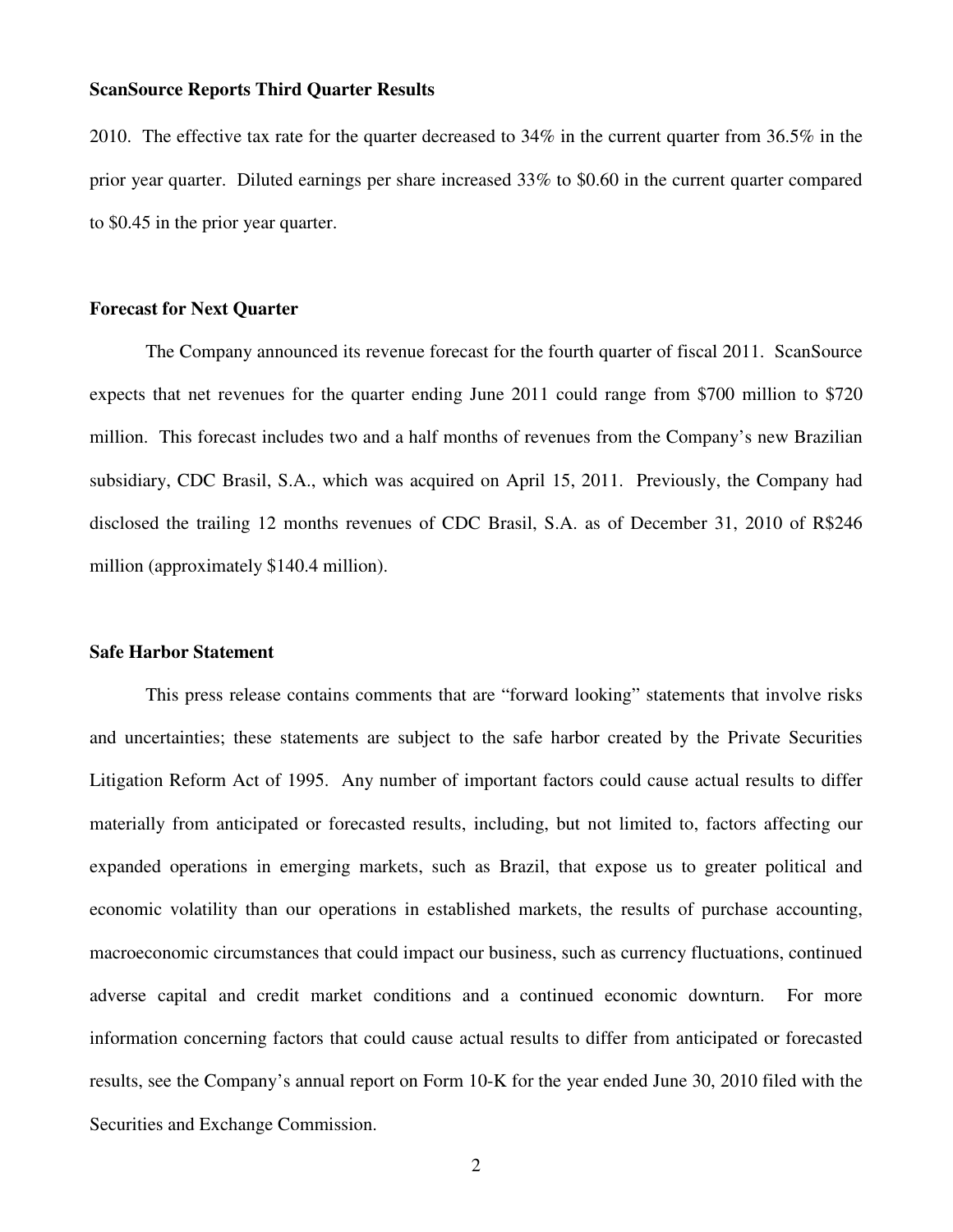## **About ScanSource, Inc.**

 ScanSource, Inc. (NASDAQ:SCSC) is the leading international distributor of specialty technology products, consisting of seven sales units in North America, Latin America and Europe. ScanSource POS and Barcoding in North America, Latin America and Europe delivers AIDC and POS solutions; Catalyst Telecom in the U.S. and ScanSource Communications in North America and Europe, provide voice, video and converged communications equipment; and ScanSource Security in North America offers physical security solutions. Founded in 1992, the company ranks #881 on the Fortune 1000. For more information, call the toll-free sales telephone number at 800.944.2432 or visit www.scansourceinc.com.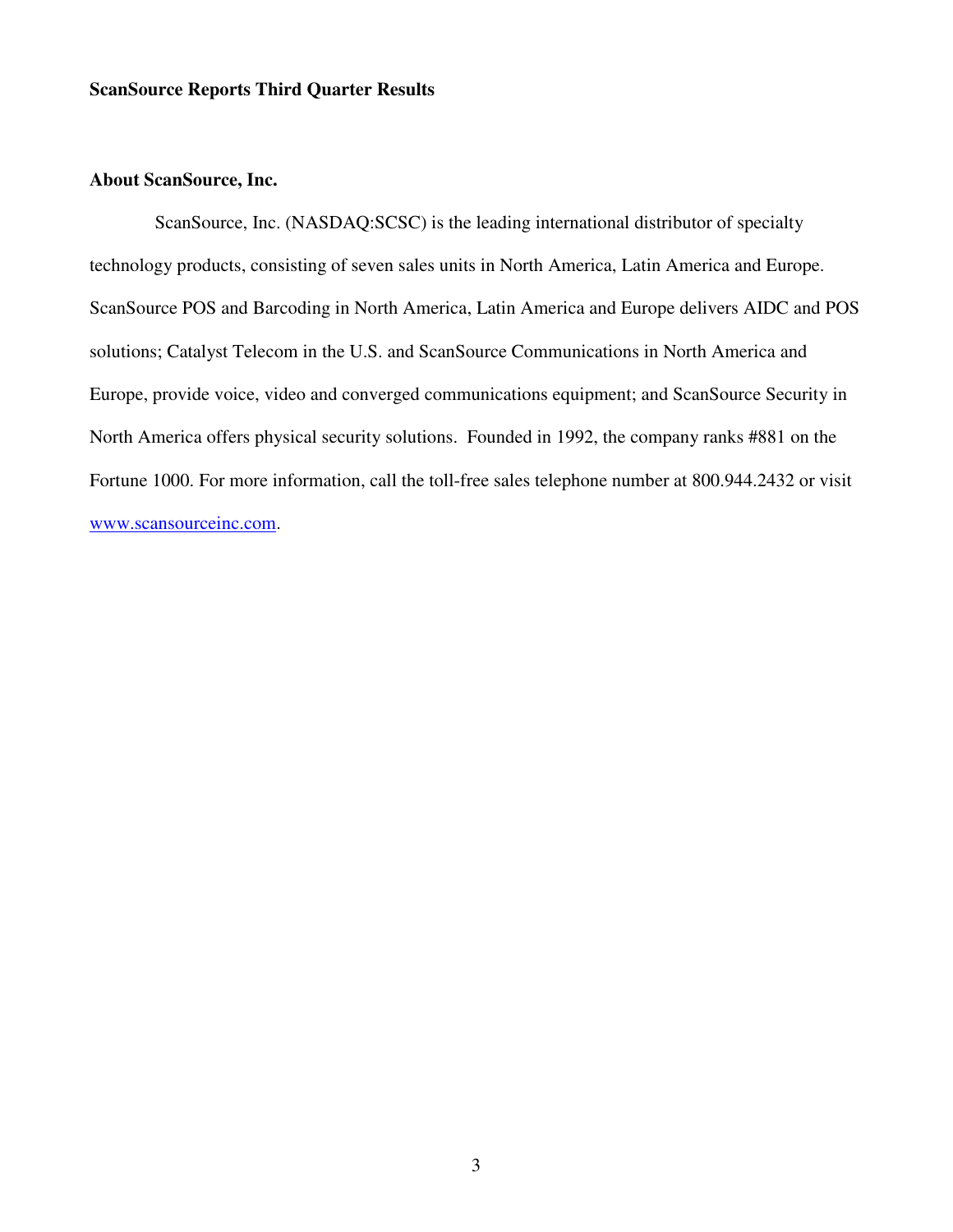## **Scan***Source* **, Inc. and Subsidiaries Condensed Consolidated Balance Sheets (Unaudited) (in thousands)**

|                                                        | March 31,<br>2011 | June 30,<br>$2010*$ |           |  |
|--------------------------------------------------------|-------------------|---------------------|-----------|--|
| <b>Assets</b>                                          |                   |                     |           |  |
| Current assets:                                        |                   |                     |           |  |
| Cash and cash equivalents                              | \$<br>31,181      | \$                  | 34,605    |  |
| Accounts receivable, less allowance of                 | 383,634           |                     | 357,749   |  |
| \$21,613 at March 31, 2011                             |                   |                     |           |  |
| \$21,907 at June 30, 2010                              |                   |                     |           |  |
| Inventories                                            | 401,237           |                     | 346,610   |  |
| Prepaid expenses and other assets                      | 28,801            |                     | 16,762    |  |
| Deferred income taxes                                  | 12,148            |                     | 12,066    |  |
| Total current assets                                   | 857,001           |                     | 767,792   |  |
| Property and equipment, net                            | 31,320            |                     | 23,528    |  |
| Goodwill                                               | 34,467            |                     | 33,785    |  |
| Other assets, including identifiable intangible assets | 42,667            |                     | 34,645    |  |
| <b>Total</b> assets                                    | \$<br>965,455     | \$                  | 859,750   |  |
| <b>Liabilities and Shareholders' Equity</b>            |                   |                     |           |  |
| Current liabilities:                                   |                   |                     |           |  |
| Current portion of long-term debt                      | \$                | \$                  |           |  |
| Short-term borrowings                                  | 1,999             |                     |           |  |
| Accounts payable                                       | 291,298           |                     | 287,864   |  |
| Accrued expenses and other liabilities                 | 49,237            |                     | 35,027    |  |
| Income taxes payable                                   | 7,290             |                     | 7,948     |  |
| Total current liabilities                              | 349,824           |                     | 330,839   |  |
| Long-term debt                                         | 30,429            |                     | 30,429    |  |
| Borrowings under revolving credit facility             | 2,115             |                     |           |  |
| Other long-term liabilities                            | 21,015            |                     | 11,631    |  |
| <b>Total liabilities</b>                               | 403,383           |                     | 372,899   |  |
| Shareholders' equity:                                  |                   |                     |           |  |
| Common stock                                           | 119,999           |                     | 111,951   |  |
| Retained earnings                                      | 440,496           |                     | 386,634   |  |
| Accumulated other comprehensive loss                   | 1,577             |                     | (11, 734) |  |
| Total shareholders' equity                             | 562,072           |                     | 486,851   |  |
| Total liabilities and shareholders' equity             | \$<br>965,455     | \$                  | 859,750   |  |

\* Derived from audited financial statements at June 30, 2010.